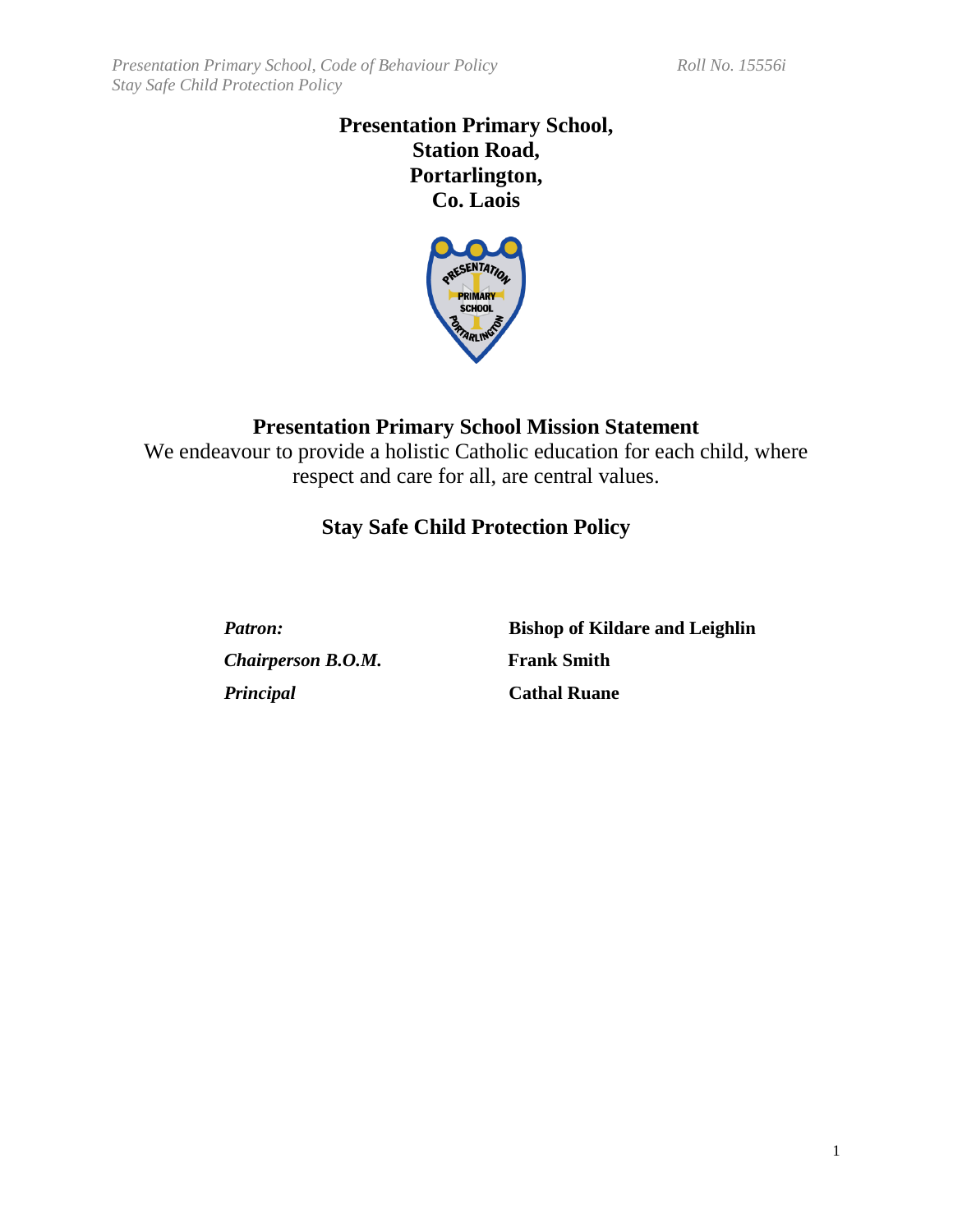# **Stay Safe Child Protection Policy**

## **Introductory Statement**

The staff, parents and management of Presentation Primary School have developed and agreed this policy in line with the current recommendations and guidelines relating to child abuse prevention and child protection guidelines.

This policy addresses the responsibilities of the school in the following areas:

- a. Prevention curriculum provision
- b. Procedures procedures for dealing with concerns/ disclosures
- c. Practice best practice in child protection

An individual copy of this policy document and the appended section from the Department of Education and Science Child Protection Guidelines and Procedures will be made available to all staff.

It is incumbent on all staff to familiarise themselves with 'Children First' and DES child protection guidelines and procedures.

# **Aims**

This policy aims to

- Create a safe, trusting, responsive and caring environment
- Provide a personal safety skills education which specifically addresses abuse prevention for all children in school.
- Develop awareness and responsibility in the area of child protection amongst the whole school community
- Put in place procedures for good practice to protect all children and staff
- Ensure that all staff members are aware of and familiar with the 'Children First' and the DES guidelines and procedures in relation to reporting concerns and/or disclosures of child abuse.
- Provide for ongoing training in this and related areas for all school staff.

# **Prevention**

The Stay Safe programme is the primary resource used in this school to provide education for children on abuse prevention. The programme is taught as part of the schools' SPHE curriculum under the strand unit Safety and protection (Personal Safety). The formal lessons of the programme will be taught in their entirety every second year in accordance with the SPHE twoyear cycle plan.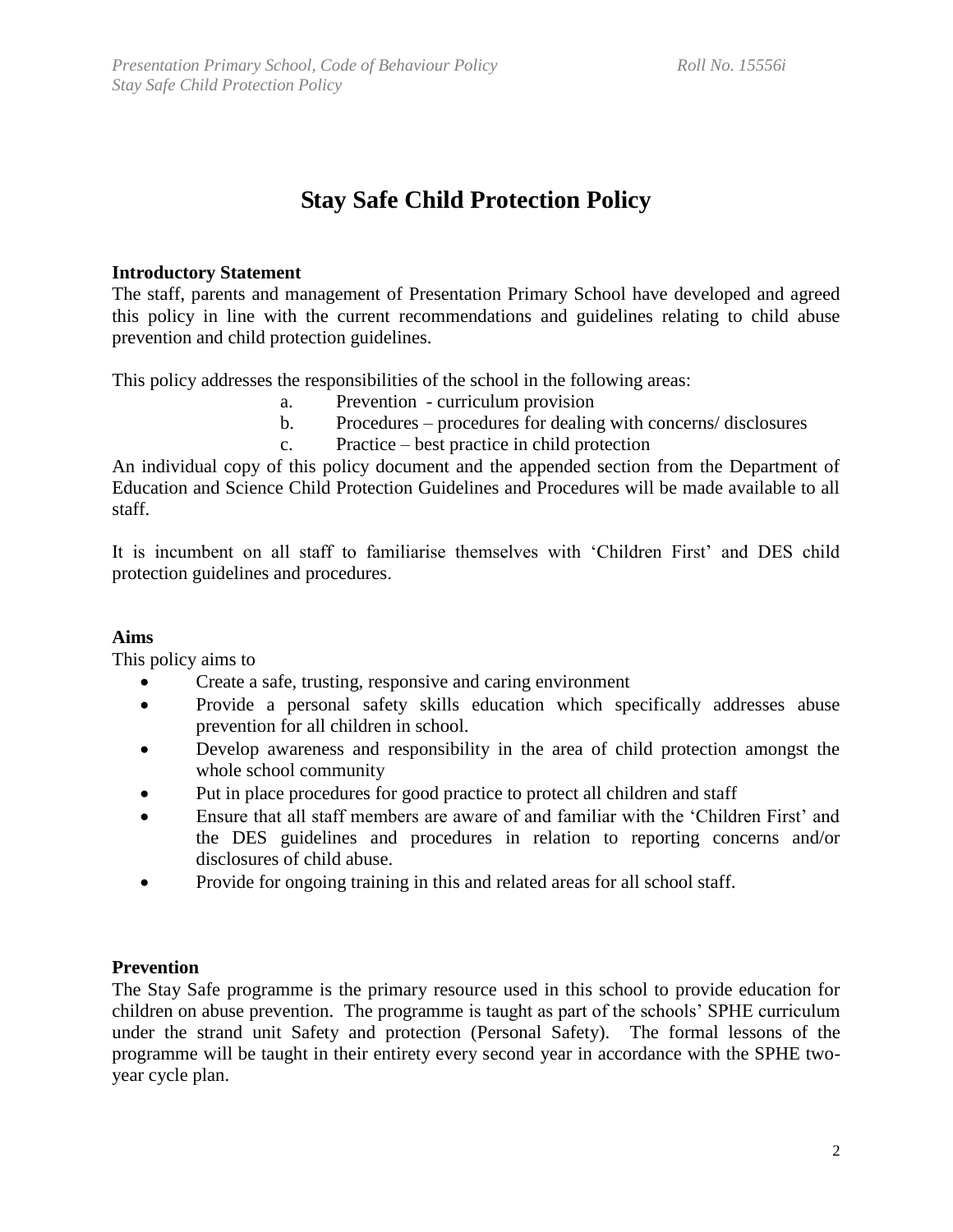Staff will make every effort to ensure that the messages of the programme are reinforced whenever possible.

#### **Procedures:**

All staff (teachers, special needs assistants, ancillary staff, secretarial, caretaking etc.) in this school will follow the recommendations for reporting concerns or disclosures as outlined in 'Children First' and the Department of Education and Science document, 'Child Protection, Guidelines and Procedures'.

The Board of Management of this school has appointed *Cathal Ruane* as the Designated Liaison Person (DLP) and *Mairéad Terry* as the deputy DLP.

The staff and management of this school have agreed.

- ➢ All concerns/disclosures involving child protection /child welfare issues will be reported in the first instance to the DLP.
- ➢ Each report to the DLP will be dated and signed by the person making that report.
- $\triangleright$  A strict adherence to maintaining confidentiality information regarding concerns or disclosures of abuse should only be given on a need to know basis.

The staff and management of this school recognise the children's rights and will treat them with dignity and respect by:

- ➢ Not accepting threatening, violent or degrading behaviour.
- $\triangleright$  Telling children their rights and responsibilities.
- $\triangleright$  Treating the children as individuals.
- ➢ Involving children.
- $\triangleright$  Making time for children to talk.
- $\triangleright$  The right for all non-verbal children to communicate using augmentative / alternative communication system

#### **Practice :**

The staff and board of management of this school have identified the following as areas of specific concern in relation to child protection. Following discussion and consultation the staff and board of management have agreed that the following practices be adopted:

#### **a. Physical contact**

Physical contact between school personnel and the child should always be in response to the needs of the child and not the needs of the adult. While physical contact may be used to comfort, reassure or assist a child the following should be factors in determining it's appropriateness:-

- $\blacksquare$  It is acceptable to the child
- $\blacksquare$  It is open and not secretive
- The age and developmental stage of the child.

School personnel should avoid doing anything of a personal nature for children that they can do for themselves.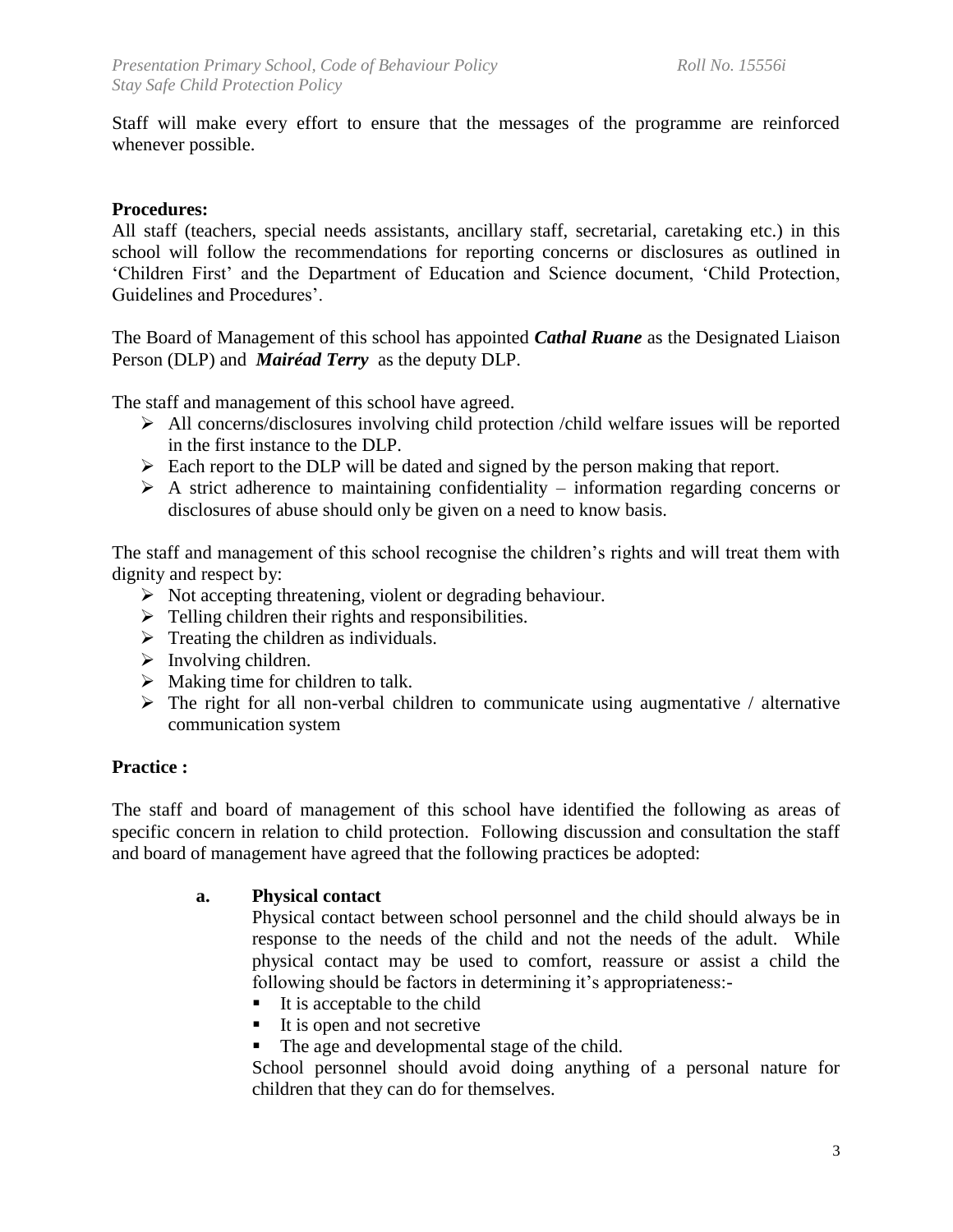# **b. Visitors / Guest Speakers**

Visitors / Guest Speakers should never be left alone with pupils. The school (Principal/Teachers) has a responsibility to check out the credentials of the visitor/guest speaker and to ensure that the material in use by guests is appropriate.

## **c. Children with specific toileting/intimate care needs**

In all situations where a pupil needs assistance with toileting / intimate care a meeting will be convened, after enrolment and before the child starts school, between parents/guardians, class teacher, special needs assistant, principal and if appropriate the pupil. The purpose of the meeting will be to ascertain the specific needs of the child and to determine how the school can best meet those needs. A written copy of what has been agreed will be made and kept in the child's file.

## d. **Toileting accidents**:

Clean underwear and suitable clothing will be kept in the school so that if a pupil has an 'accident' of this nature they will in the first instance be offered fresh clothing into which they can change. The parents/guardians will be contacted.

#### **e. Special Education Team**

All Special Education Team members will operate in an open learning environment on all occasions. Parents of children who are involved will be informed and their written agreement sought. Special Needs Assistants work will be carried out under the direction of the Class teacher in an open environment.

#### **f. Changing for Games / PE / Swimming**

Pupils will be expected to dress and undress themselves for games/PE/swimming. Where assistance is needed this will be done in the communal areas and with the consent of parents. Under no circumstances will members of staff / volunteers be expected to or allowed to dress / undress a child in a cubicle / private area. In such situations where privacy is required the parent/guardian of the child will be asked to assist the child.

At all times there must be adequate supervision of pupils.

While every effort will be made to adhere to best practice as agreed and outlined above, in the event of an emergency where this is not possible or practicable a full record of the incident should be made and reported to principal and parents.